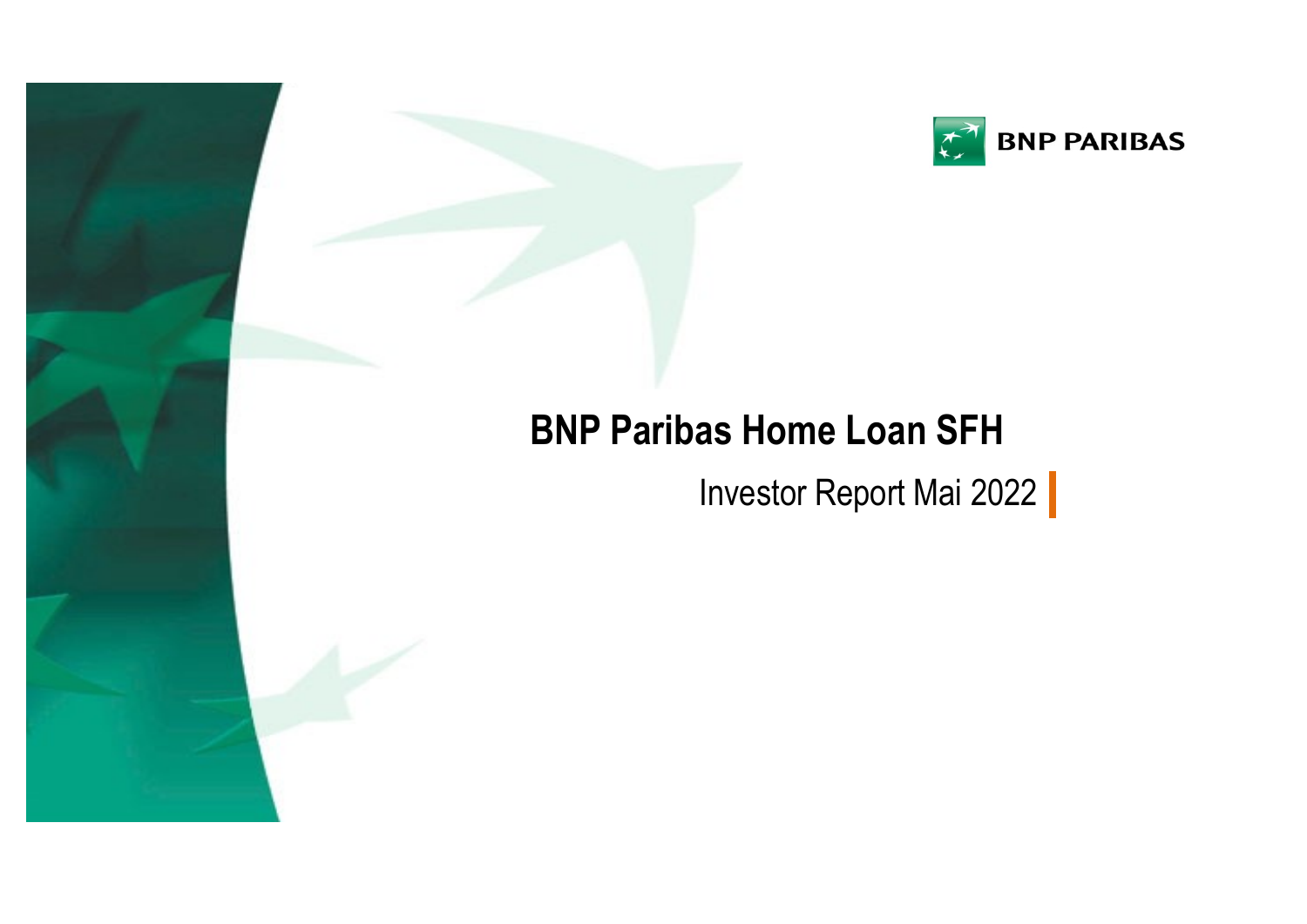

## **OVERVIEW DATA**

| Value of Loans granted as guarantee as of            | 30/04/2022       |
|------------------------------------------------------|------------------|
|                                                      |                  |
| <b>Total Outstanding Current Balance</b>             | 38,742,647,465 € |
| <b>Number of loans</b>                               | 330.662          |
| Number of borrowers                                  | 280.543          |
| <b>Average Loan Balance</b>                          | 117,167          |
| Seasoning in months                                  | 53               |
| Remaining terms in months                            | 175              |
| % of fixed rated mortgages                           | 97.47%           |
| <b>Weighted Average DTI ratio</b>                    | 29.21%           |
| <b>Weighted Average Current indexed LTV</b>          | 58.50%           |
| % of Crédit Logement <sup>(*)</sup> guaranteed loans | 100.00%          |

*(\*) Crédit Logement is the leader for residential loan guarantees*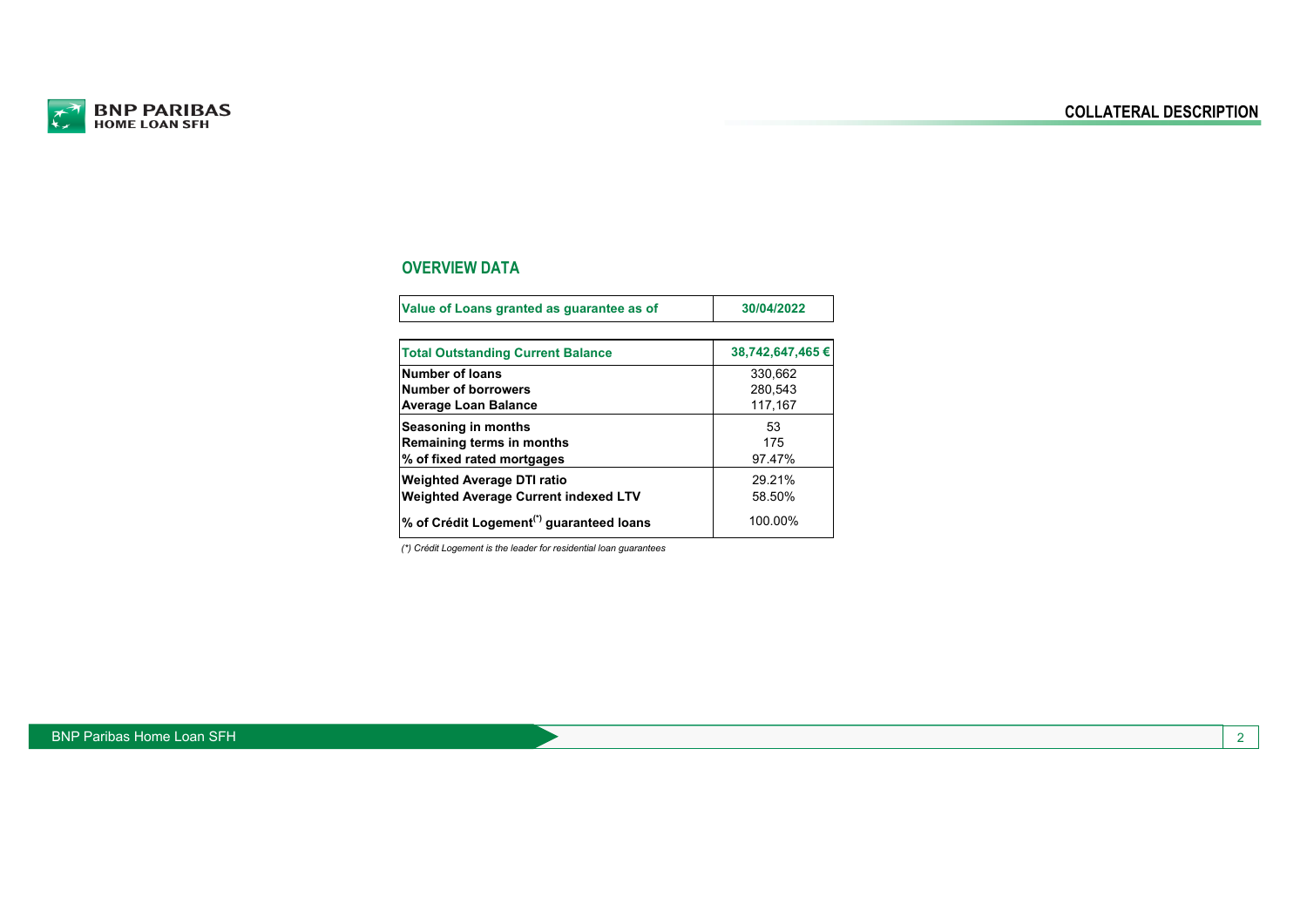

## **1. Loan Originator**

|                                          |       | <b>Total Loan Balance</b> ا<br>in M $\epsilon$ | <b>First-lien mortgage</b> | <b>Crédit Logement guaranteed</b> |
|------------------------------------------|-------|------------------------------------------------|----------------------------|-----------------------------------|
| <b>BNP Paribas french retail network</b> |       |                                                |                            | 38.743                            |
| Personal Finance (french subsidiary)     |       |                                                |                            |                                   |
| Other subsidiaries                       |       |                                                |                            |                                   |
|                                          | Total |                                                |                            | 38.743                            |

#### **2. Number of months in arrears**

|    | Total Loan Balance<br>in M $\epsilon$ | <b>Number Of Loans</b> |
|----|---------------------------------------|------------------------|
|    | 38.743                                | 330,662                |
| >0 |                                       |                        |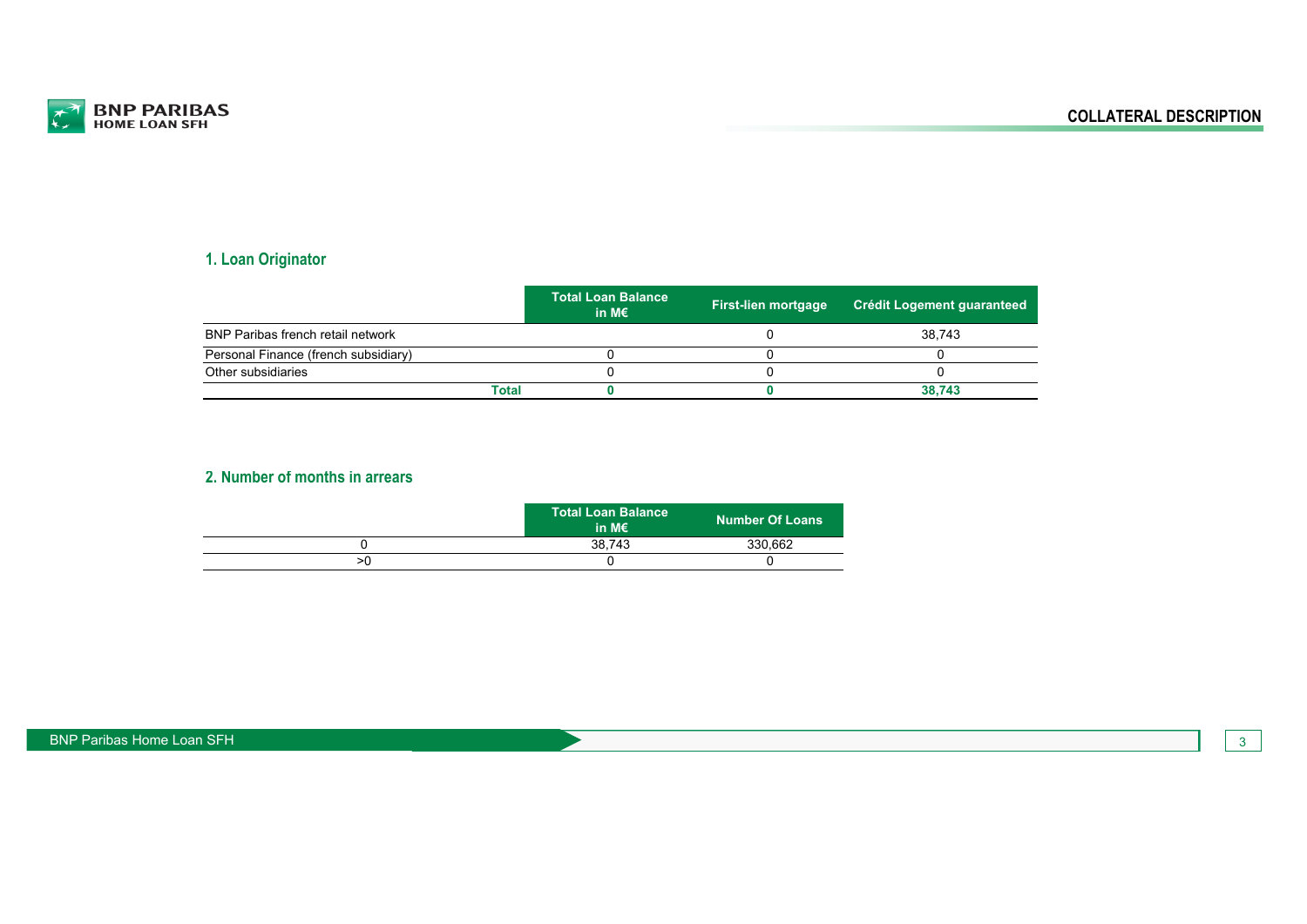

#### **3. Seasoning (in months)**

|               |                                    |            | <b>Unindexed LTV ranges</b> |            |            |            |            |            |            |             |  |  |
|---------------|------------------------------------|------------|-----------------------------|------------|------------|------------|------------|------------|------------|-------------|--|--|
|               | <b>Total Loan Balance</b><br>in M€ | $: 0-≤40%$ | :>40%-≤50%                  | :>50%-≤60% | :>60%-≤70% | :>70%-≤80% | :>80%-≤85% | :>85%-≤90% | :>90%-≤95% | :>95%-≤100% |  |  |
| < 12          | 3,039                              | 302        | 220                         | 288        | 348        | 385        | 214        | 299        | 330        | 653         |  |  |
| $\geq$ 12-<24 | 6,783                              | 499        | 409                         | 556        | 699        | 866        | 587        |            | 1,155      | 1,250       |  |  |
| $\geq$ 24-<36 | 5.782                              | 571        | 427                         | 530        | 593        | 732        | 482        | 677        | 1,090      | 679         |  |  |
| $\geq$ 36-<60 | 8,055                              | 926        | 580                         | 715        | 869        | 1,252      | 920        | l.184      | 1,072      | 539         |  |  |
| $\geq 60$     | 15.084                             | 4,934      | 2,078                       | 2,189      | 2,146      | 2,003      | 929        | 510        | 218        | 78          |  |  |
| Total         | 38.743                             | 7.232      | 3.713                       | 4,278      | 4.655      | 5.237      | 3.131      | 2.669      | 3.865      | 3,199       |  |  |

#### **4. Loan purpose**

|                 |              |                                              |          |            |            |            | <b>Unindexed LTV ranges</b> |            |            |       |                        |
|-----------------|--------------|----------------------------------------------|----------|------------|------------|------------|-----------------------------|------------|------------|-------|------------------------|
|                 |              | <b>Total Loan Balance</b><br>in M $\epsilon$ | : 0-≤40% | :>40%-≤50% | :>50%-≤60% | :>60%-≤70% | :>70%-≤80%                  | :>80%-≤85% | :>85%-≤90% |       | :>90%-≤95% :>95%-≤100% |
| purchase        |              | 36,451                                       | 6,902    | 3,528      | 4,049      | 4,373      | 4,877                       | 2,914      | 3,196      | 3,613 | 3,000                  |
| renovation      |              | 906                                          | 116      | 62         | 87         | 114        | 141                         | 87         | 95         | 108   | 96                     |
| construction    |              | .386                                         | 215      | 124        | 142        | 168        | 219                         | 131        | 139        | 145   | 103                    |
|                 |              |                                              |          |            |            |            |                             |            |            |       |                        |
| Other / No data |              |                                              |          |            |            |            |                             |            |            |       | $\Omega$               |
|                 | <b>Total</b> | 38.743                                       | 7.232    | 3.713      | 4.278      | 4.655      | 5,237                       | 3.131      | 3.431      | 3.865 | 3.199                  |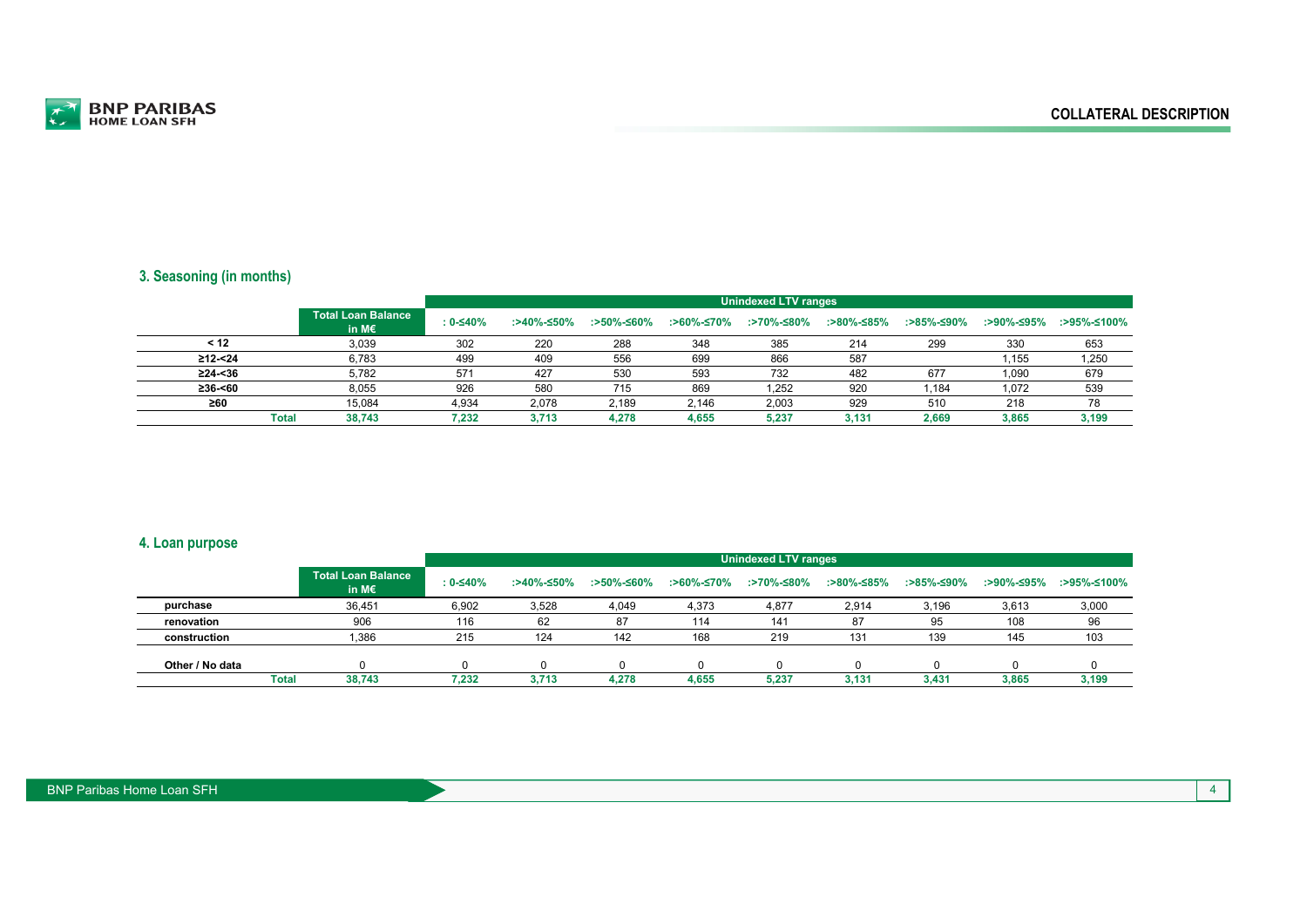

#### **5. Occupancy Type**

|                        |              |                                    |          | Unindexed LTV ranges |            |            |            |            |            |            |             |  |  |
|------------------------|--------------|------------------------------------|----------|----------------------|------------|------------|------------|------------|------------|------------|-------------|--|--|
|                        |              | <b>Total Loan Balance</b><br>in M€ | : 0-≤40% | :>40%-≤50%           | :>50%-≤60% | :>60%-≤70% | :>70%-≤80% | :>80%-≤85% | :>85%-≤90% | :>90%-≤95% | :>95%-≤100% |  |  |
| Owner occupied         |              | 30.756                             | 5,953    | 2,953                | 3,361      | 3,694      | 4,149      | 2,478      | 2,695      | 2,965      | 2,507       |  |  |
| Buy to let             |              | 5.773                              | 824      | 520                  | 666        | 704        | 795        | 479        | 565        | 717        | 504         |  |  |
| Vacation / second home |              | 2.214                              | 455      | 240                  | 252        | 257        | 293        | 175        | 171        | 184        | 188         |  |  |
| Other / No data        |              |                                    |          |                      |            |            |            |            |            |            |             |  |  |
|                        | <b>Total</b> | 38.743                             | 7,232    | 3.713                | 4.278      | 4.655      | 5,237      | 3,131      | 3,431      | 3,865      | 3,199       |  |  |

#### **6. Borrower Type**

|                                       |                                              |              | <b>Unindexed LTV ranges</b> |            |            |            |            |            |            |             |  |  |
|---------------------------------------|----------------------------------------------|--------------|-----------------------------|------------|------------|------------|------------|------------|------------|-------------|--|--|
|                                       | <b>Total Loan Balance</b><br>in M $\epsilon$ | $: 0 - 540%$ | :>40%-≤50%                  | :>50%-≤60% | :>60%-≤70% | :>70%-≤80% | :>80%-≤85% | :>85%-≤90% | :>90%-≤95% | :>95%-≤100% |  |  |
| Employed                              | 24.887                                       | 4,466        | 2,348                       | 2,709      | 3,001      | 3,431      | 2,047      | 2,257      | 2,551      | 2,077       |  |  |
| <b>Protected life-time employment</b> | 5,141                                        | 1.009        | 510                         | 585        | 640        | 692        | 413        | 422        | 474        | 396         |  |  |
| Self employed                         | 5,693                                        | 1,192        | 584                         | 649        | 675        | 727        | 435        | 465        | 514        | 451         |  |  |
| Unemployed                            | 2,387                                        | 440          | 206                         | 254        | 266        | 305        | 188        | 231        | 260        | 236         |  |  |
| Other                                 | 635                                          | 124          | 65                          | 82         | 74         | 81         | 48         | 56         | 66         | 38          |  |  |
| <b>Total</b>                          | 38.743                                       | 7.232        | 3.713                       | 4.278      | 4.655      | 5,237      | 3,131      | 3,431      | 3.865      | 3,199       |  |  |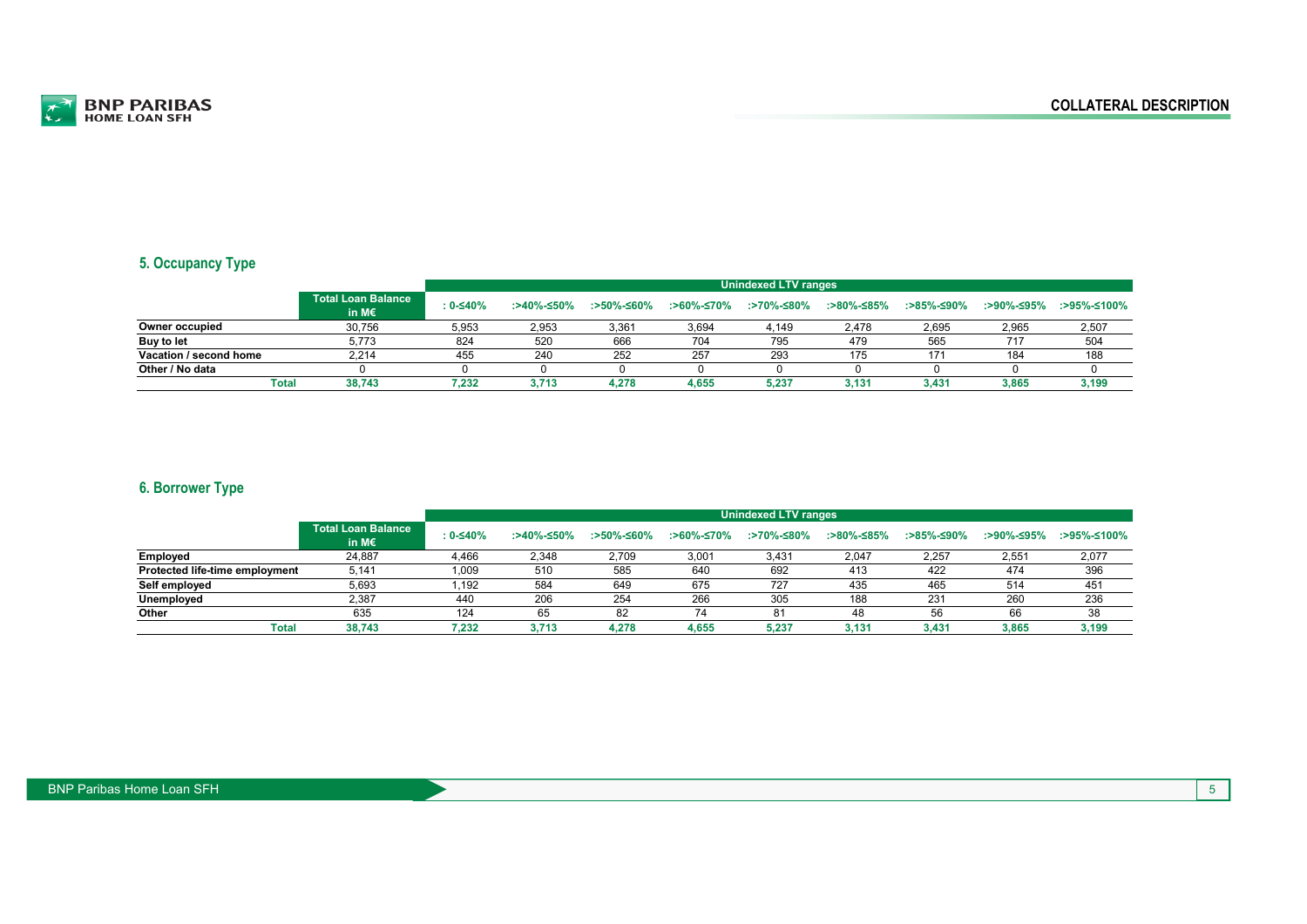

#### **7. Geographic distribution**

|                                |                                    |              |            |            |                | <b>Unindexed LTV ranges</b> |            |            |            |             |
|--------------------------------|------------------------------------|--------------|------------|------------|----------------|-----------------------------|------------|------------|------------|-------------|
|                                | <b>Total Loan Balance</b><br>in M€ | $: 0 - 540%$ | :>40%-≤50% | :>50%-≤60% | :>60%-≤70%     | :>70%-≤80%                  | :>80%-≤85% | :>85%-≤90% | :>90%-≤95% | :>95%-≤100% |
| Alsace                         | 533                                | 92           | 50         | 60         | 73             | 76                          | 42         | 48         | 51         | 41          |
| <b>Aquitaine</b>               | 2,122                              | 415          | 215        | 245        | 264            | 274                         | 165        | 181        | 187        | 176         |
| Auvergne                       | 268                                | 48           | 29         | 35         | 33             | 42                          | 20         | 18         | 26         | 17          |
| <b>Basse-Normandie</b>         | 435                                | 76           | 40         | 53         | 54             | 60                          | 38         | 38         | 37         | 39          |
| <b>Bourgogne</b>               | 398                                | 66           | 40         | 44         | 44             | 57                          | 32         | 32         | 44         | 39          |
| <b>Bretagne</b>                | 1,187                              | 227          | 111        | 136        | 144            | 160                         | 95         | 103        | 120        | 90          |
| Centre                         | 730                                | 120          | 71         | 86         | 96             | 105                         | 57         | 64         | 73         | 59          |
| Champagne-Ardenne              | 308                                | 48           | 26         | 34         | 40             | 44                          | 25         | 29         | 32         | 30          |
| Corse                          | 186                                | 37           | 21         | 24         | 25             | 23                          | 12         | 15         | 17         | 12          |
| Départements d'Outre-Mer       | 162                                | 27           | 17         | 26         | 21             | 21                          | 14         | 12         | 13         | 12          |
| Franche-Comté                  | 284                                | 45           | 23         | 29         | 35             | 36                          | 24         | 23         | 37         | 32          |
| Haute-Normandie                | 1,014                              | 142          | 93         | 117        | 142            | 159                         | 87         | 91         | 96         | 86          |
| lle-de-France                  | 15,237                             | 3,088        | 1,441      | 1,600      | 1,712          | 1,987                       | 1,270      | 1,396      | 1,539      | 1,203       |
| Languedoc-Roussillon           | 1,368                              | 241          | 138        | 156        | 166            | 181                         | 98         | 129        | 141        | 117         |
| Limousin                       | 108                                | 20           | 10         | 13         | 13             | 16                          |            | 9          | 8          | 11          |
| Lorraine                       | 638                                | 105          | 60         | 75         | 81             | 88                          | 48         | 58         | 62         | 61          |
| Midi-Pyrénées                  | 1,873                              | 314          | 188        | 219        | 246            | 277                         | 145        | 152        | 180        | 151         |
| Nord-Pas-de-Calais             | 1,736                              | 265          | 160        | 188        | 218            | 254                         | 127        | 160        | 190        | 173         |
| Pays de la Loire               | 1.680                              | 301          | 172        | 200        | 217            | 226                         | 134        | 137        | 169        | 125         |
| Picardie                       | 1,002                              | 138          | 85         | 112        | 131            | 137                         | 80         | 97         | 114        | 109         |
| <b>Poitou-Charentes</b>        | 496                                | 96           | 49         | 59         | 64             | 67                          | 34         | 37         | 50         | 40          |
| Provence-Alpes-Côte-d'Azur     | 3,445                              | 680          | 328        | 383        | 413            | 462                         | 284        | 301        | 311        | 283         |
| Rhône-Alpes                    | 3,522                              | 642          | 343        | 381        | 419            | 485                         | 291        | 302        | 367        | 293         |
| <b>Territoires d'Outre-Mer</b> | 11                                 |              |            | 3          | $\overline{2}$ |                             | 0          | $\Omega$   |            |             |
| No data                        | $\Omega$                           | $\Omega$     | $\Omega$   | $\Omega$   | $\Omega$       | $\Omega$                    | $\Omega$   | $\Omega$   | $\Omega$   | $\Omega$    |
| <b>Total</b>                   | 38,743                             | 7,232        | 3,713      | 4,278      | 4,655          | 5,237                       | 3.131      | 3,431      | 3,865      | 3,199       |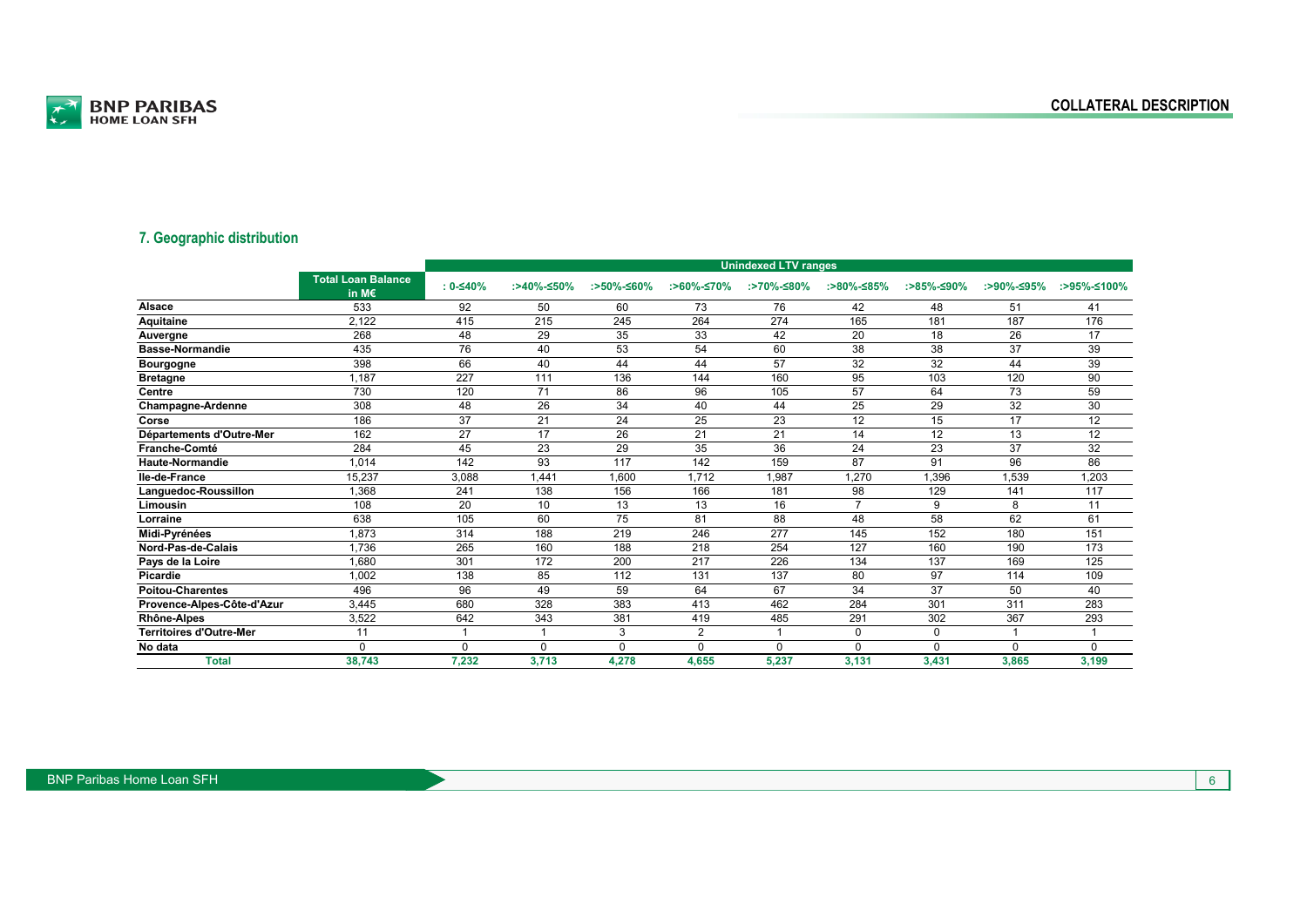

**Date of Asset Cover Test 13/05/2022**

 $AAAA = A + B + C + D$ R = <u>Adjusted Agregate Asset Amount</u> (AAAA)<br>Aggregate Covered Bonds Outstanding Principal Amount

| <b>R</b> = Asset Cover Test Ratio                   | 1.01582        |
|-----------------------------------------------------|----------------|
| Adjusted Aggregate Asset Amount (AAAA)              | 34,518,529,769 |
| Aggregate Covered Bond Outstanding Principal Amount | 33,981,000,000 |
| <b>ASSET COVER TEST RESULT (PASS/FAIL)</b>          | <b>PASS</b>    |

| $A = min(A1; A2)$                                     | 34,093,529,769 |
|-------------------------------------------------------|----------------|
| A1 = Adjusted Home Loan Outstanding Principal Amount  | 38,084,573,383 |
| $A2 = a^*b$                                           | 34,093,529,769 |
| Unadjusted Home Loan Outstanding Principal Amount (a) | 38,742,647,465 |
| Asset Percentage (b)                                  | 88.00%         |
|                                                       |                |

| $B =$ Cash Collateral Account                       | 100,000,000 |
|-----------------------------------------------------|-------------|
|                                                     |             |
| $C =$ Aggregate Substitution Asset Amount (or ASAA) |             |
| ASAA level is acceptable                            | <b>TRUE</b> |

| $D =$ Permitted Investments | 325.000.000 |
|-----------------------------|-------------|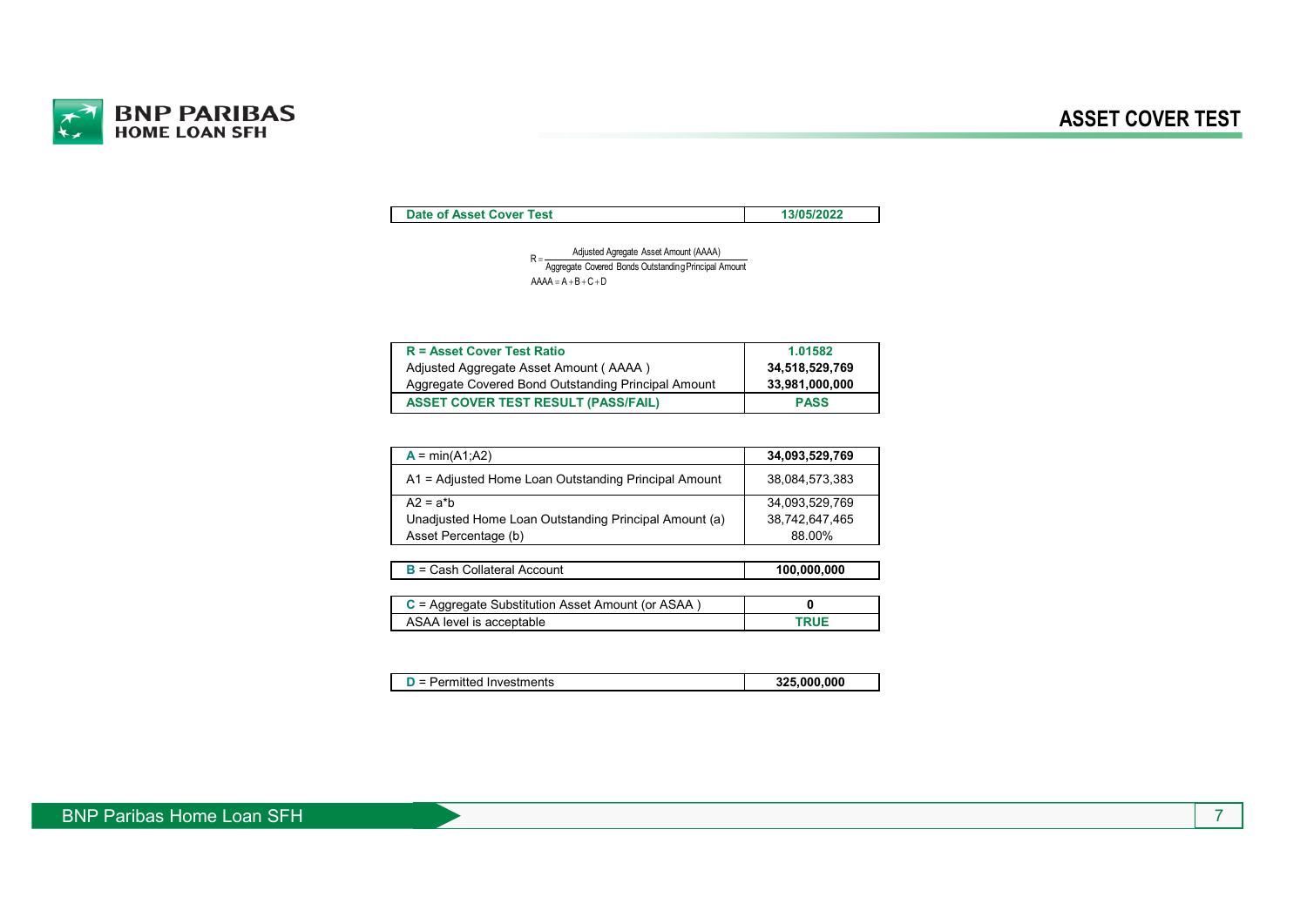

|                                 | S&P                                             |                                          | <b>Fitch</b>                             |                                          |                                          |
|---------------------------------|-------------------------------------------------|------------------------------------------|------------------------------------------|------------------------------------------|------------------------------------------|
| <b>Key Parties</b>              |                                                 | <b>Current Applicable Rating</b><br>(ST) | <b>Current Applicable Rating</b><br>(LT) | <b>Current Applicable Rating</b><br>(ST) | <b>Current Applicable Rating</b><br>(LT) |
| Servicer                        | BNP Paribas SA and BNP Paribas Personal Finance | А-                                       | A+                                       | $F1$ (IDR)                               | $A+ (IDR)$                               |
| Administrator                   | <b>BNP Paribas SA</b>                           | А-                                       | $A+$                                     | $F1$ (IDR)                               | $A+ (IDR)$                               |
| Cash Collateral Provider        | <b>BNP Paribas SA</b>                           |                                          | A+                                       | $F1$ (IDR)                               | $A+ (IDR)$                               |
| <b>Issuer Account Bank</b>      | <b>BNP Paribas SA</b>                           | А-                                       | $A+$                                     | F1+ (Deposit Rating)                     | AA- (Deposit Rating)                     |
| <b>Issuer Calculation Agent</b> | <b>BNP Paribas SA</b>                           | А-                                       | A+                                       | $F1$ (IDR)                               | $A+ (IDR)$                               |

| <b>Kev Events</b><br>(see Base Prospectus for full details)    |                                                                     | <b>Rating trigger</b><br>(S&P / Fitch) | <b>Breached</b> | <b>Consequences if triggered</b><br>(see Base Prospectus for full details)                                                   |
|----------------------------------------------------------------|---------------------------------------------------------------------|----------------------------------------|-----------------|------------------------------------------------------------------------------------------------------------------------------|
| Administrator Rating Trigger Event                             | Administrator's LT ratings fall below<br>required levels            | below BBB / BBB                        | <b>NO</b>       | Substitution of the Administrator                                                                                            |
| <b>Issuer Accounts Bank Rating</b><br><b>Trigger Event</b>     | Issuer Account Bank's ST/LT ratings<br>fall below required levels   | below A-1 or A / F1 or A-              | <b>NO</b>       | Substitution of the IssuerAccount Bank / Eligible Guarantor                                                                  |
| Servicing Rating Trigger Event                                 | Servicer's LT ratings fall below<br>required levels                 | below BBB / BBB-                       | <b>NO</b>       | Substitution of the Servicer                                                                                                 |
| Affiliate Servicing Rating Trigger<br>Event                    | Servicer's LT ratings fall below<br>required levels                 | below BBB / BBB-                       | <b>NO</b>       | Substitution of the Servicer                                                                                                 |
| Pre-Maturity Test                                              | Borrower's ratings fall below<br>required levels                    | below A-1 and A / F1 and A             | <b>NO</b>       | Cash Collateral Provider has to fund the Cash Collateral Account up to the Cash Collateral<br><b>Required Funding Amount</b> |
| <b>Issuer Calculation Agent Rating</b><br><b>Trigger Event</b> | Issuer Calculation Agent's LT ratings<br>fall below required levels | below BBB / BBB                        | <b>NO</b>       | Substitution of the issuer calculation Agent                                                                                 |
| Interest Reserve Rating Trigger<br>Event                       | BNP Paribas' ST / LT ratings fall<br>below required levels          | below A-1 or A                         | <b>NO</b>       | Cash Collateral Provider has to fund the Cash Collateral Account up to the Interest Reserve<br><b>Required Amount</b>        |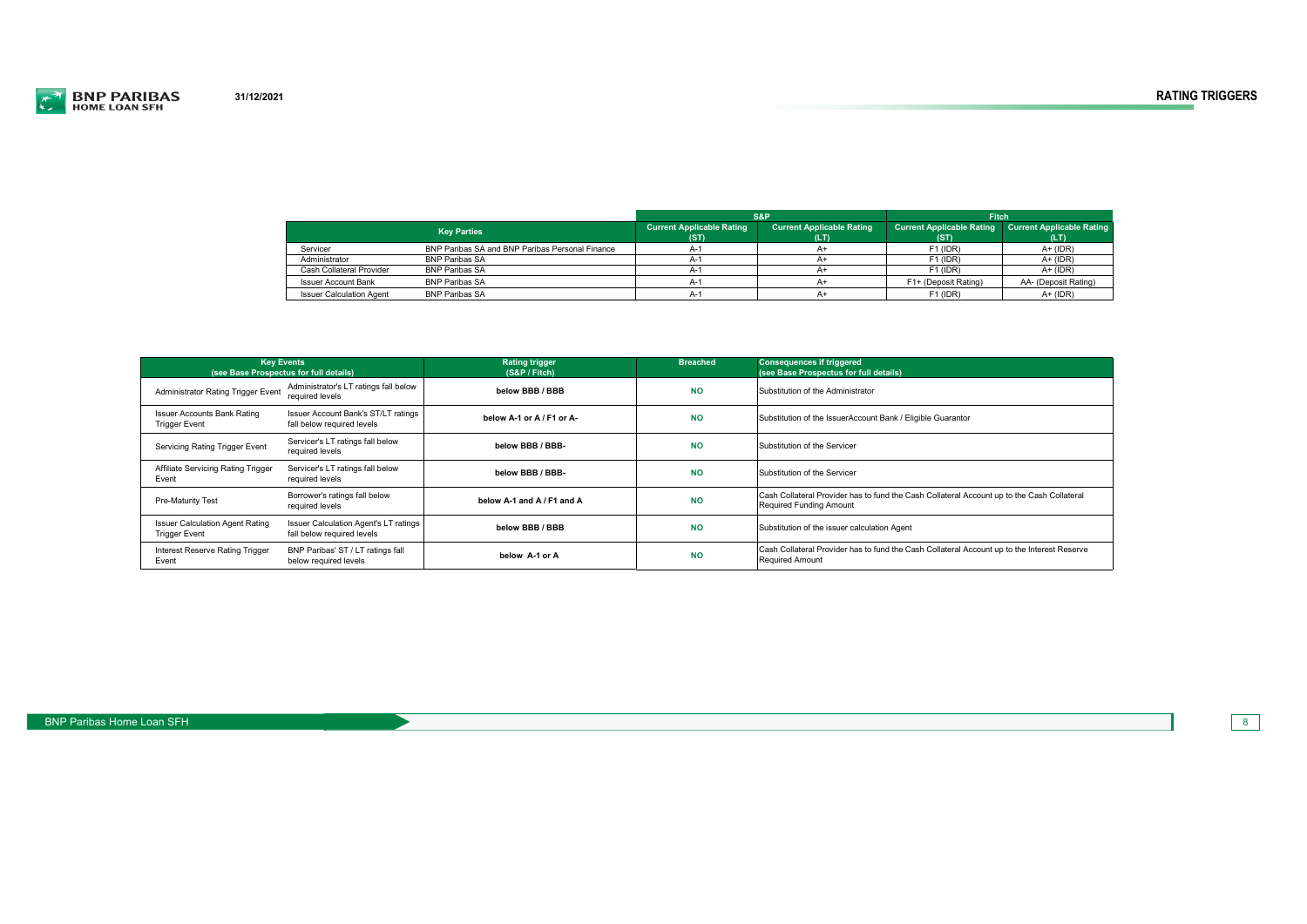

| <b>Aggregate Covered Bond Outstanding Principal Amount</b> | 33,981,000,000 |
|------------------------------------------------------------|----------------|
|------------------------------------------------------------|----------------|

#### **Benchmark Issuances**

| <b>ISIN</b>  |            | <b>Outstanding Principal</b> | <b>Outstanding Principal Amount</b> | <b>Scheduled Maturity Date</b> | <b>Remaining</b> | Exchange | <b>Interest</b> | Coupon |
|--------------|------------|------------------------------|-------------------------------------|--------------------------------|------------------|----------|-----------------|--------|
|              | Currency   | <b>Amount in Euro</b>        | in Original Currency                |                                | Maturitv         | rate     | type            |        |
| FR0012300754 | EUR        | 500.000.000                  | 500.000.000                         | 14/11/2024                     | 2.51 vears       |          | Fixed           | 0.875% |
| FR0012383883 | EUR        | 500.000.000                  | 500.000.000                         | 20/02/2023                     | $0.77$ years     |          | Fixed           | 0.741% |
| FR0012716371 | EUR        | 750.000.000                  | 750.000.000                         | 07/05/2025                     | 2.98 vears       |          | Fixed           | 0.375% |
| FR0013238797 | EUR        | 500.000.000                  | 500.000.000                         | 22/07/2024                     | 2.19 years       |          | Fixed           | 0.375% |
|              | Total in € | 2,250,000,000                |                                     |                                |                  |          |                 |        |

#### **Private Placements**

| <b>Currency</b>     | <b>Outstanding Principal</b><br><b>Amount in Euro</b> | Outstanding Principal Amount<br>in Original Currency | <b>Exchange rate</b> |
|---------------------|-------------------------------------------------------|------------------------------------------------------|----------------------|
| <b>EUR</b>          | 31,731,000,000                                        | 31,731,000,000                                       |                      |
| TOTAL in $\epsilon$ | 31,731,000,000                                        |                                                      |                      |

#### BNP Paribas Home Loan SFH 9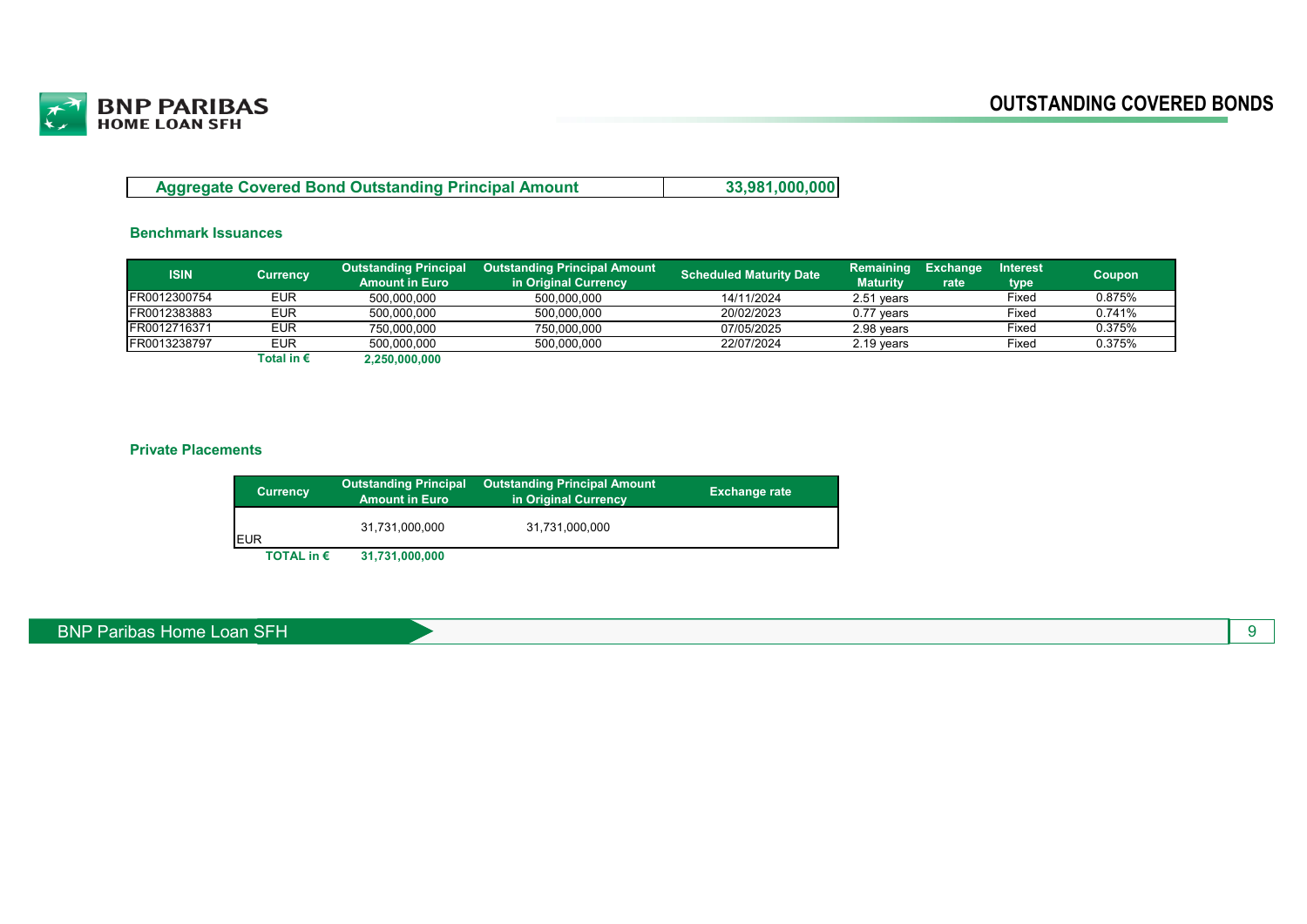